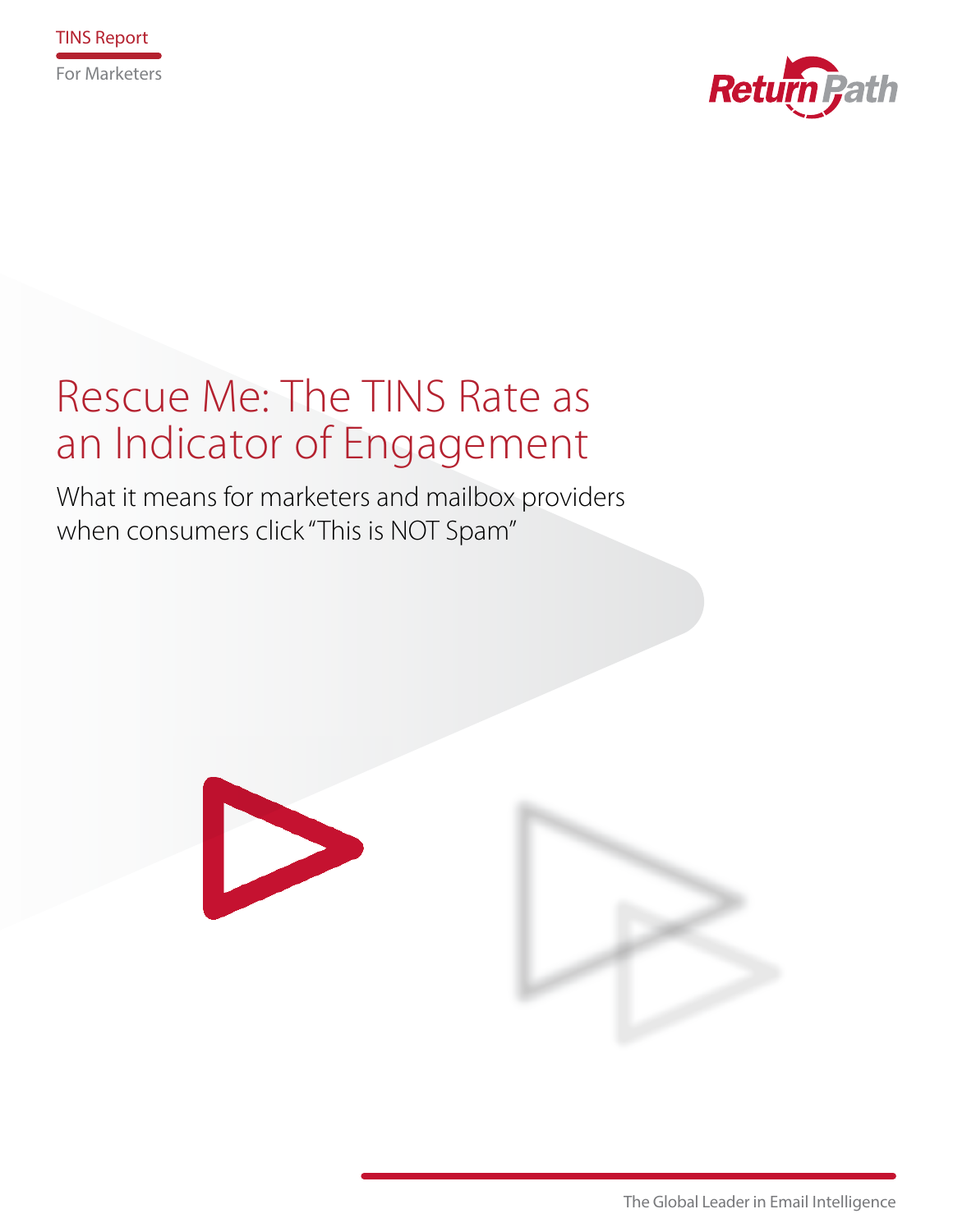Nobody wants to receive spam complaints. They disrupt an email sender's deliverability rate, and depress response and revenue<sup>1</sup>. A TINS report (This Is Not Spam), however, is welcome—it actually improves the sender's deliverability by helping mailbox providers identify messages that people want.

Virtually all senders occasionally have messages delivered to the spam folder. A TINS report is what happens when recipients "rescue" those messages and notify their mailbox provider that this was a message they actually wanted to receive. It says, categorizing it as spam was an error, and future messages like it (from the same sender) should be delivered to the inbox.

We know that mailbox providers place high value on TINS reports (when they come from "real" subscribers). They will deliver future messages similar to those reported as TINS to the individual subscriber's inbox, and also to other subscribers' inboxes. For senders, TINS reports can dramatically improve overall deliverability and with it response and ROI.

One reason that mailbox providers give weight to TINS reports in determining the sending reputation of a domain and whether to deliver its email to the inbox, is that these endorsements of value are decidedly deliberate and relatively rare. Subscribers must go through at least two proactive steps (search spam folder, report TINS) to tell mailbox providers that they value the reported message.

For every 1,000 messages routed to the spam folder, on average there are less than two TINS reports made (0.17% of the messages in the spam folder). Of course, these are not the only messages that may be read from the spam folder, but only these are "rescued" by being reported to the mailbox provider.

#### TINS: The Relationship Indicator

Unlike other indicators, the TINS rate derives heavily from the mailer's relationship with subscribers, and how interested they are in the message. Poor deliverability can be due to technical factors and weak list hygiene, and can be fixed somewhat quickly without changing email content or other factors that subscribers see. The TINS rate, however, can only be improved by building a relationship that makes the recipient want to read the sender's messages, and that takes time.

Return Path looked at TINS in relation to other email metrics to determine whether the TINS rate actually reflects subscriber engagement with a sender's email. We also looked at what made the messages of those with higher TINS rate worth rescuing. Here's what we found:

## Higher TINS Rates Mean Better Deliverability—and Vice-Versa

A TINS report indicates that the message is of value to the recipient. It is not surprising that the messages of senders with the best deliverability rates are rescued from the spam folder and reported not to be spam more often than the messages of senders with lower deliverability rates. While the TINS rate for the lowest deliverability rates (less than 88%) and the middle deliverability rates (88-97%) are very similar (0.17% and 0.15%) those with deliverability rates over 97.1% had TINS rates of at least 0.44%.

1 The percentage of sent email delivered to the inbox – neither blocked nor delivered to the spam folder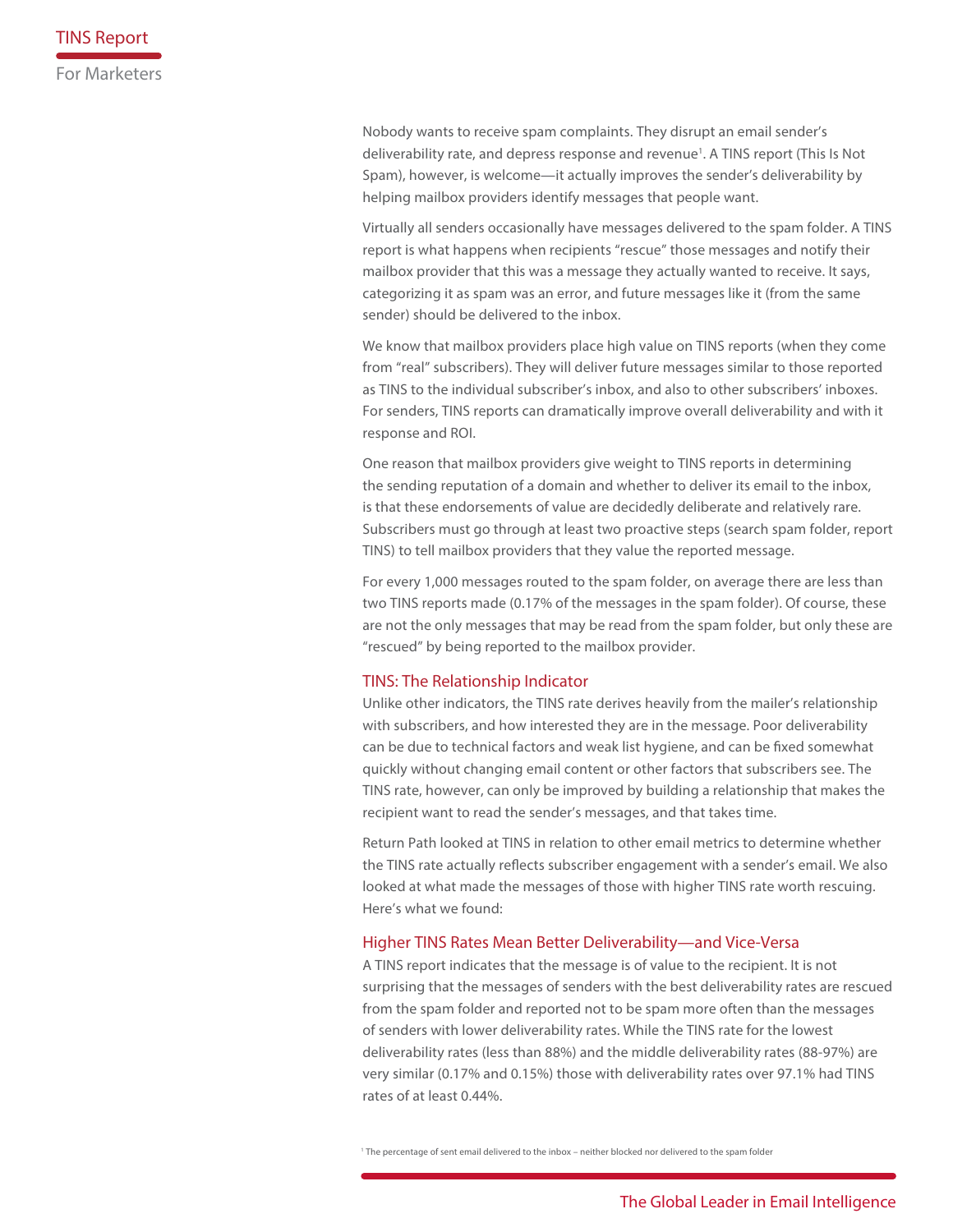# **Deliverability vs. TINS Rate All Brands**

| Not Delivered to Spam | <b>TINS Rate</b> |
|-----------------------|------------------|
| Less than 88%         | 0.17%            |
| 88% to 97%            | 0.15%            |
| 97.1% to 99%          | 0.44%            |
| More than 99%         | 0.69%            |

Conversely, the lower a sender's TINS rate, the higher the percent of its messages delivered to the spam folder.

## **Deliverability vs. TINS, All Brands**

| <b>TINS Rate</b>  | Delivered to Spam |
|-------------------|-------------------|
| less than 0.15%   | 18%               |
| $0.15\% - 0.50\%$ | 11%               |
| 0.50% and better  | 6%                |

Email from senders whose messages trigger complaints (that is, delivered mail where the "This is spam" button is clicked), also triggers "This is not spam" reports. That is, often the higher the spam rate, the higher the TINS rate. These senders are getting both negative and positive attention from recipients.

# **TINS vs. Complaints ALL BRANDS**

| This IS Spam Rate   | <b>TINS Rate</b> |
|---------------------|------------------|
| more than $0.10\%$  | 0.30%            |
| $0.04\%$ -0.09 $\%$ | 0.19%            |
| $0.02\% - 0.03\%$   | 0.14%            |
| less than $0.02\%$  | 0.06%            |

1 The percentage of sent email delivered to the inbox – neither blocked nor delivered to the spam folder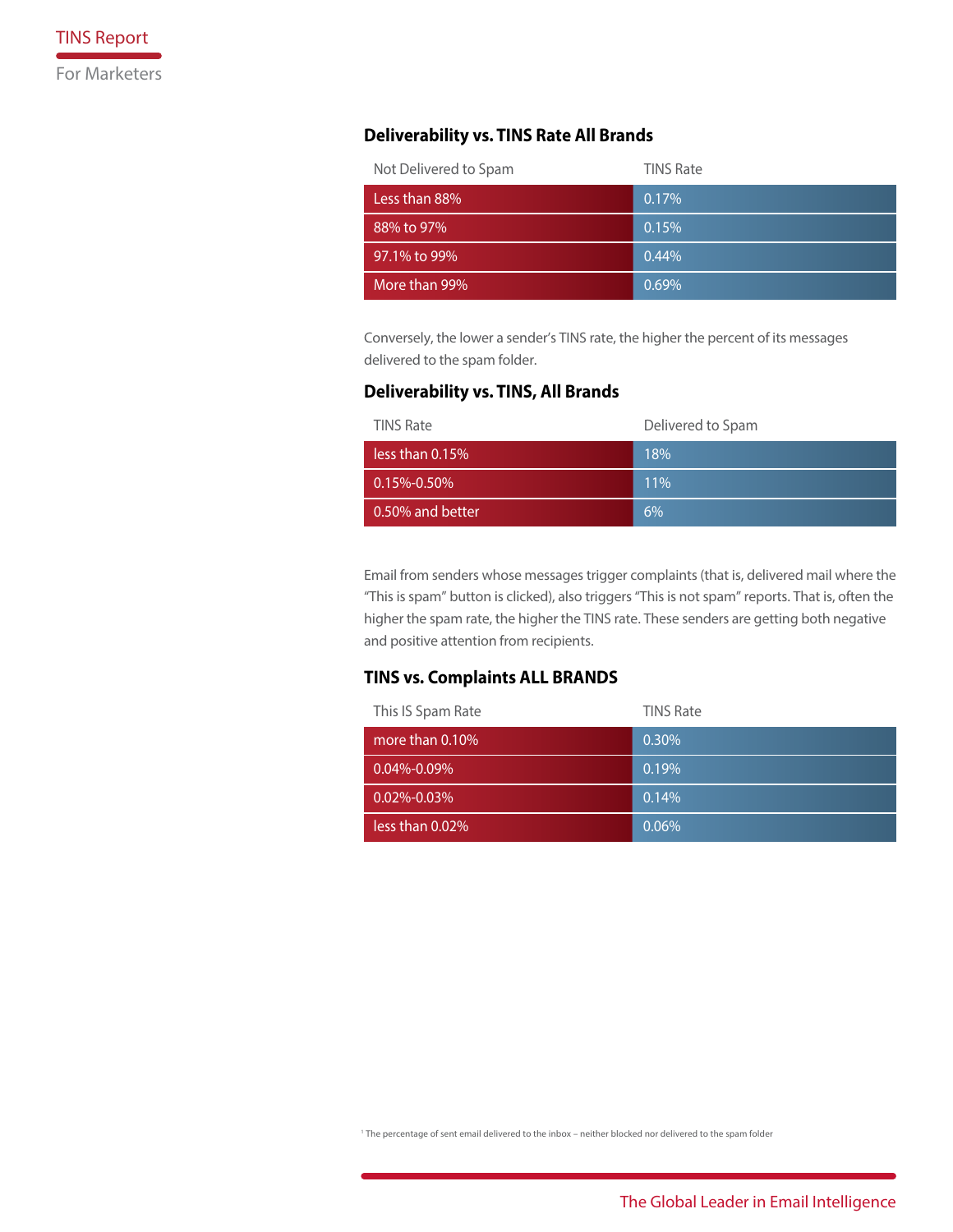What causes this seemingly contradictory result? Return Path experience suggests that subject lines that don't keep their promise have a lot to do with it. For example, some mailers have tested using "Re:" to preface their subject lines, hoping that recipients will be more likely to read it thinking it's a response to one of their messages. It might work, but some subscribers will inevitably feel misled, and these recipients will be more likely to click the spam button. The net effect on actual read rates and future deliverability rates is unpredictable; it is not a recommended practice. While this example is relatively clear, the search for effective subject lines pushes virtually every marketer to test recipients' tolerance for hyperbole and gimmickry. Big promises can create excitement, boost read rates, and even increase TINS reports, but those same promises can also raise consumers' suspicions and trigger complaints.

# Higher TINS Rates Correlate with Other Indicators of Subscriber Engagement

Both read rate and forward rate are considered direct indicators of engagement, and both show positive correlation with the TINS rate. The greater the percentage of a sender's messages that get read, the greater the chance that its messages will be rescued from the spam folder. Domains with a read rate of less than 9% have a TINS rate of 0.14%, while those with a read rate of 22% or greater have a TINS rate more than six times as high.

## **Read Rate vs. TINS Rate, All Brands**

| <b>Read Rates</b> | <b>TINS Rate</b> |
|-------------------|------------------|
| less than 9%      | 0.14%            |
| 9%-12.9%          | 0.29%            |
| 13%-17.9%         | 0.34%            |
| 18%-21.9%         | 0.48%            |
| 22% and better    | 0.97%            |

Looking at this relationship in the other direction, if a domain had a TINS rate of less that 0.15%, only 6% of its messages were read, compared with 19% for sending domains of 0.50% or higher.

In general the forward rate is even lower than the TINS rate. However, those senders who achieved the highest TINS rates had the highest forward rates, at 0.06%. Similar to read rate disparities between the best and the rest, mail from senders with high TINS rates was six times more likely to be forwarded.

# **TINS rate Compared with Forward Rate**

| <b>TINS Rate</b>   | Forward Rate |
|--------------------|--------------|
| less than $0.15\%$ | $0.01\%$     |
| $0.15\% - 0.50\%$  | $0.01\%$     |
| 0.50% and better   | $0.06\%$     |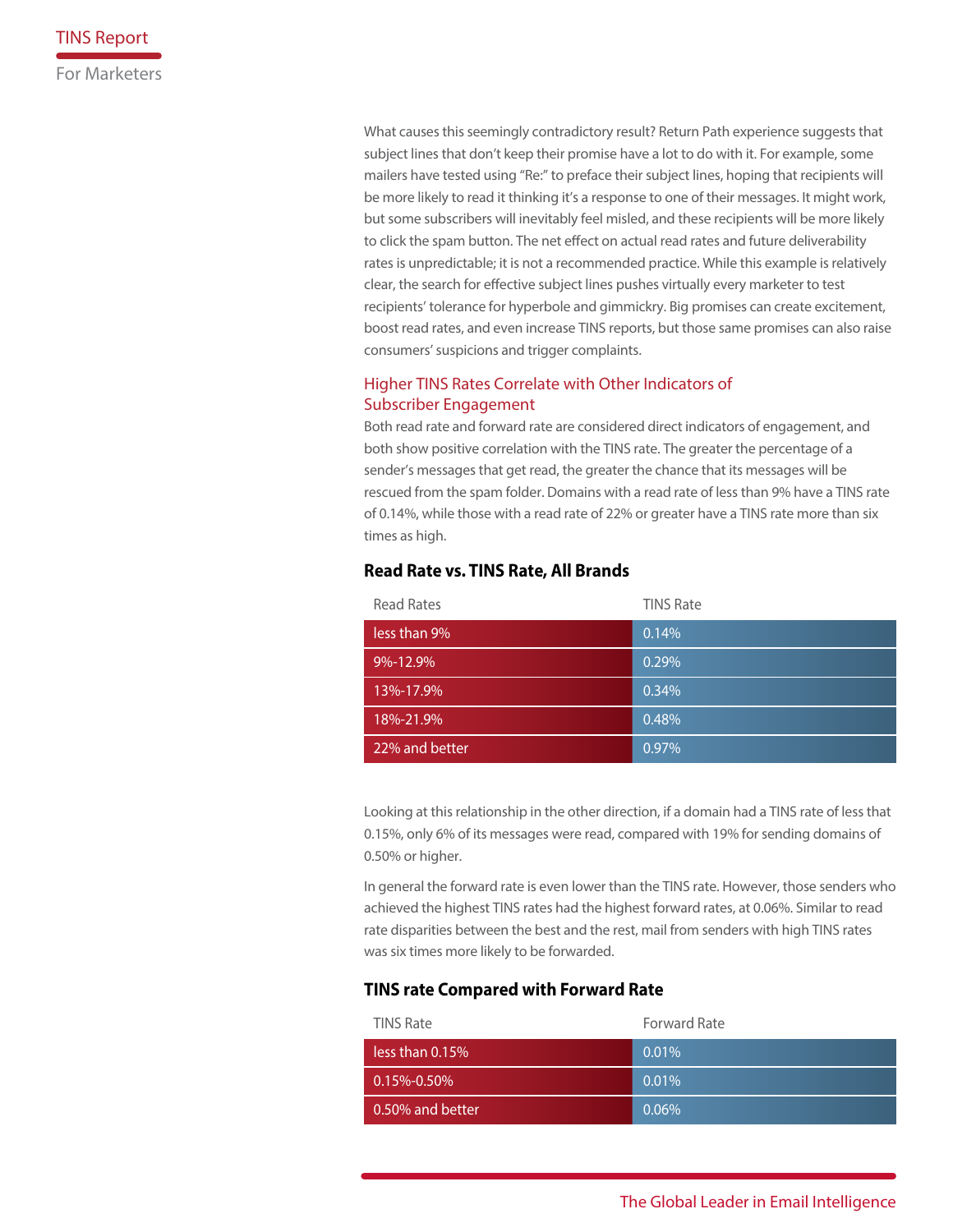## How Senders Generate TINS Through High Engagement

We looked at the senders with the highest TINS rates to see what practices and content generate the kind of loyalty that will send recipients looking in their spam folder and making TINS reports. We found that a handful of common traits among these senders:



Being unmistakably themselves: All of these senders had clearly recognizable sending names; recipients would feel no risk when opening them.

Notice how Carnival Cruise Lines used the company's full name in the From line to ensure that subscribers instantly recognize them.

Subject: See the Caribbean and a Whole Lot More

Sender Name: Carnival Cruise Lines

Email: <funships@carnivalfunmail.com>



Writing clear and compelling subject lines: Top performing senders used their unique voices to reinforce recognition, and often included an attractive offer to make the message enticing.

The New York Times includes actual news in its subject lines to grab the reader, clearly identifying contents and providing tangible value even before the message is read.

Subject: Today's Headlines: Surpluses Help, but Fiscal Woes for States Go On

Sender Name: NY Times.com

Email: <nydirect@nytimes.com>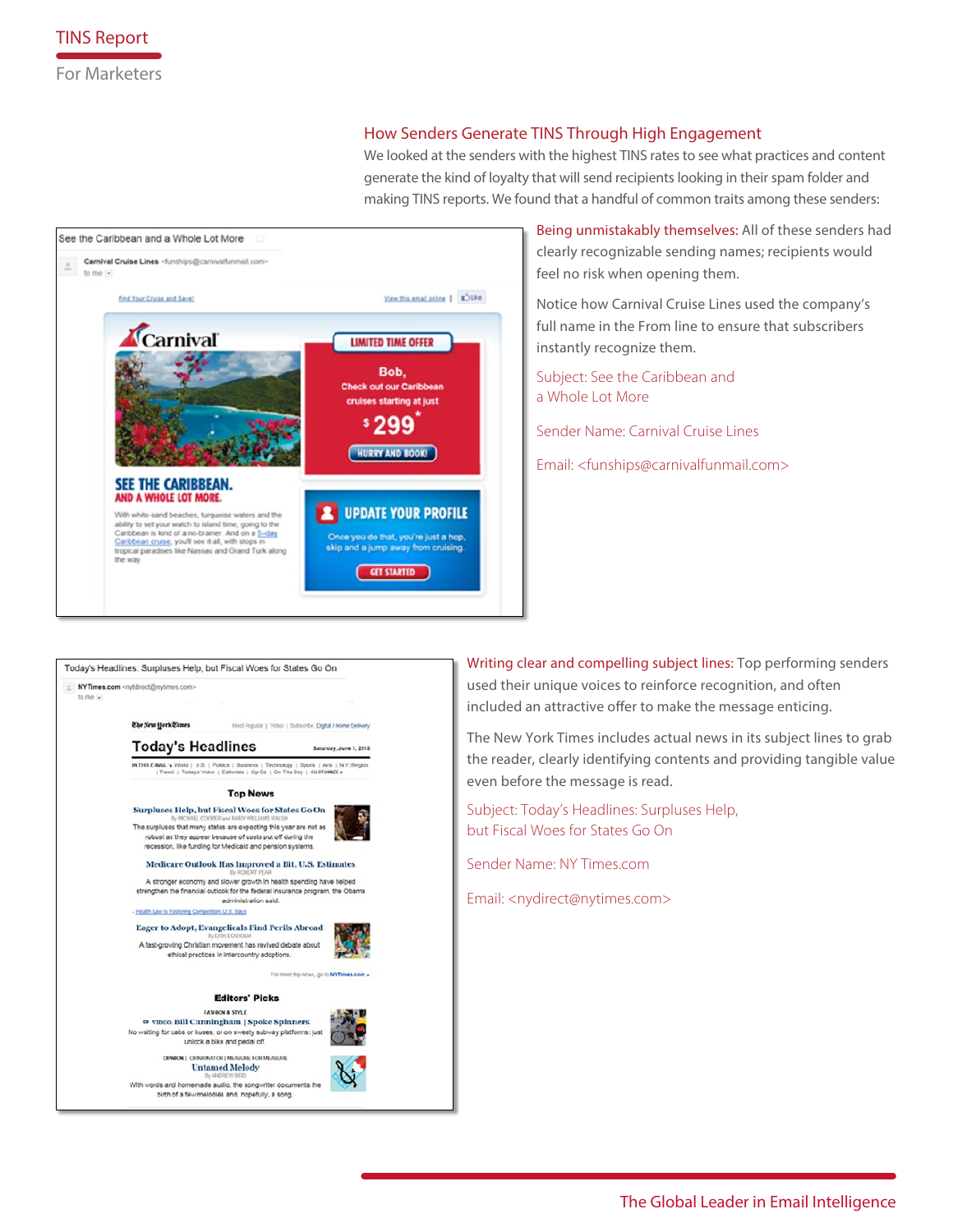# TINS Report

For Marketers



Keeping their promises: The senders' message content matched the subject lines, and their creative was distinct and consistent with their brands.

Zappos paid off its play on words with offers for trail running shoes and shorts. Subscribers knew what to expect before opening the message, which then delivered the products and the company's familiar tone.

Subject: Get hot on the trail…

Sender Name: Zappos.com

Email: <cs@email.zappos.com>



Creating engaging content: TINS winners added value with content that went beyond the offer.

Blue Nile included educational information that benefits subscribers whether or not they respond to the (prominent and clear) call to action.

Subject: A Smarter Way to Buy Diamonds

Sender Name: Blue Nile

Email: <bluenile@web.bluenile.com>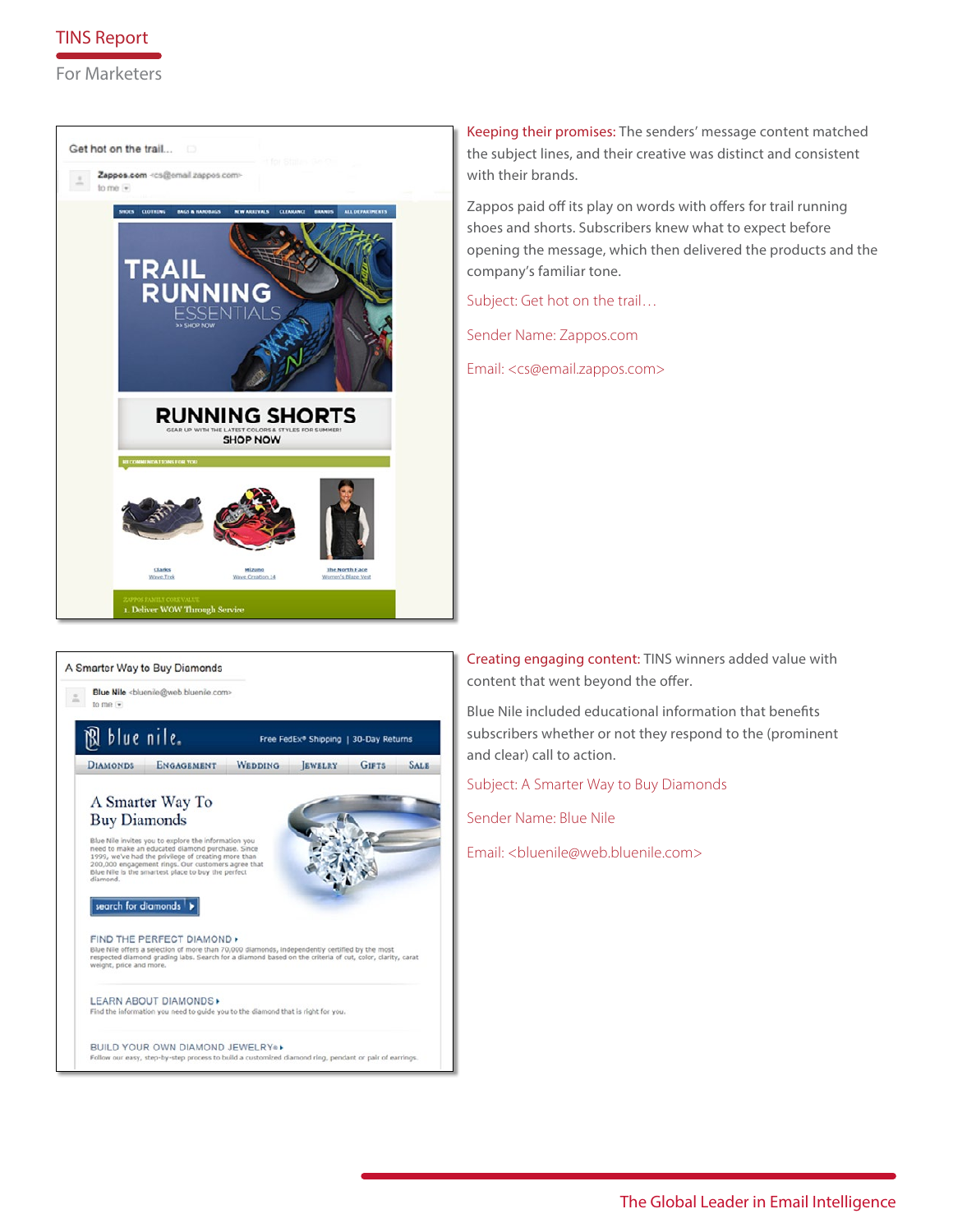

## For Marketers



Building trust with an easy out: These senders made it easy to find the Unsubscribe button.

Avon's creative highlights links to user actions, including unsubscribe, above the rest of the message footer. Subscribers don't need to look hard to opt-out, helping Avon maintain a clean list and an engaged audience.

Subject: Click the Tags & Save! Sender Name: AVON Email: <avon@email.shop.avon.com>

# Valued Verticals—Categories that Foster Engagement

Email from some industries was rescued from the spam folder more often than others, and some were rarely rescued. Financial and insurance senders had the highest TINS rates; retail and social media had the lowest.

While the TINS rate as a whole is 0.17%, recipients are much more likely to rescue messages sent from financial and insurance domains (0.59% TINS), probably because these are likely to be messages relating to their specific accounts. They are also notably more likely to rescue messages relating to travel, dating and jobs than to rescue the average message. Retailers and social media mailers have much lower TINS rates of 0.11% and 0.10% respectively, presumably due to their tendency toward high mailing frequencies, combined with recipients who often don't unsubscribe from messages they no longer want. They may be perfectly satisfied to leave these messages in the spam folder. Not so with airline boarding passes. Subscribers rescue messages they need…

…They also rescue messages they want, and the variations in TINS rate within each category, especially retail, reveals a lot about what subscribers want. Almost no one rescues electronics or cosmetics mailers from the spam folder, while messages from general retail, gifts and flowers, and sports retailers have rescue rates that are well above the category average. One of the largest and broadest subcategories, apparel has a modestly above-average rate. When it comes to content, recipients are more interested in rescuing emails in the hobby and enthusiast category, and from certain news providers, than emails from other types of content mailers. Airline messages are rescued more often than those from other travel categories, perhaps because more of them may be transactional, containing frequent flier account information or flight confirmations.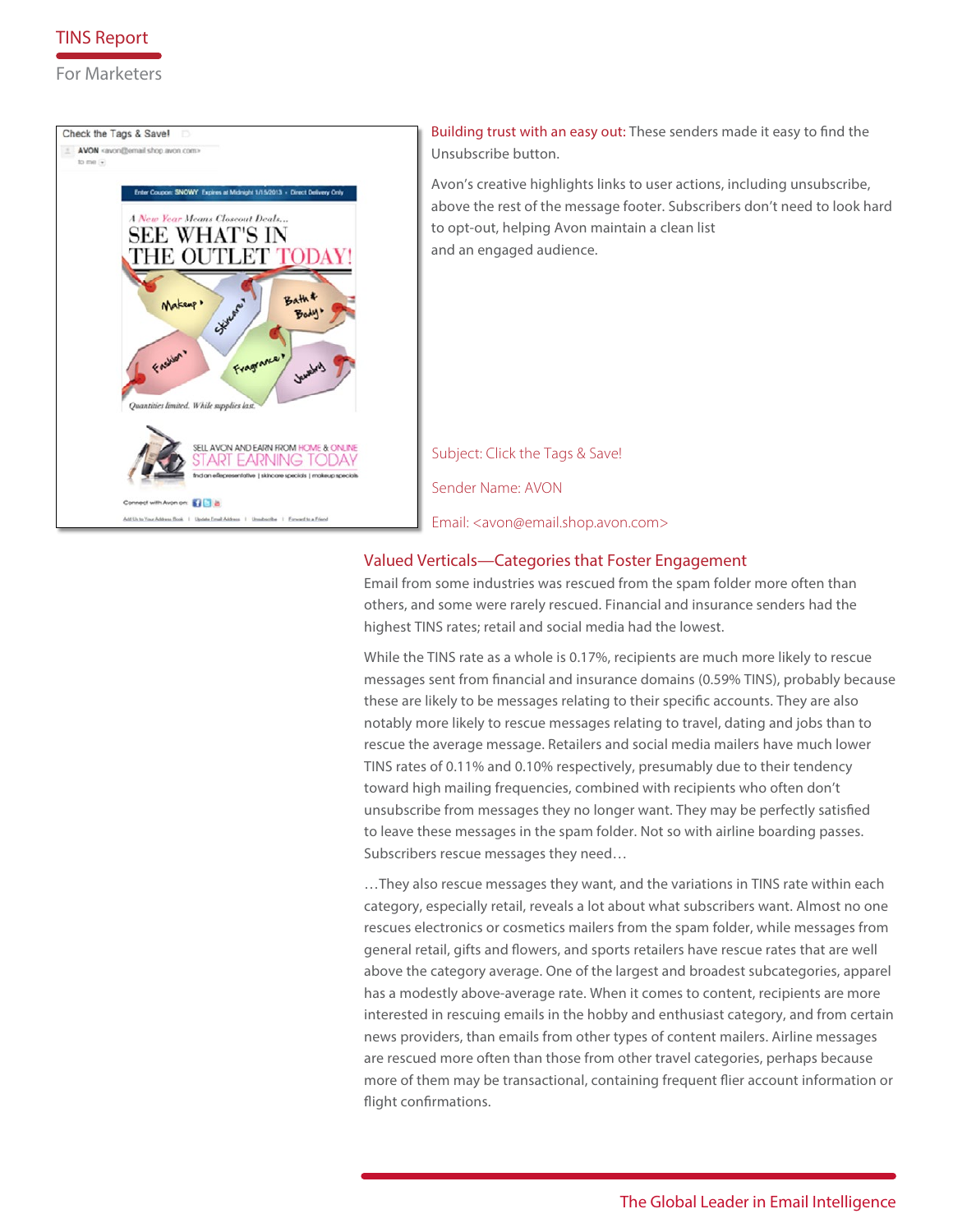# **TINS by Category/Subcategory**

Average TINS rate

| <b>ALL DOMAINS</b>            | 0.17% |
|-------------------------------|-------|
| <b>ALL RETAIL</b>             | 0.11% |
| General Retail                | 0.60% |
| Home                          | 0.30% |
| Gifts/Flowers                 | 0.29% |
| <b>Sporting Goods</b>         | 0.27% |
| Apparel                       | 0.22% |
| Shoes                         | 0.17% |
| <b>Department Stores</b>      | 0.16% |
| Cosmetics                     | 0.04% |
| <b>Electronics</b>            | 0.01% |
| <b>ALL CONTENT</b>            | 0.18% |
| Hobby/Enthusiast              | 0.30% |
| <b>News</b>                   | 0.17% |
| <b>General Interest</b>       | 0.10% |
| <b>ALL TRAVEL</b>             | 0.28% |
| <b>Airlines</b>               | 0.69% |
| <b>Price/Shopping Engines</b> | 0.28% |
| Hotels/Accommodations         | 0.27% |
| <b>FINANCIAL/INSURANCE</b>    | 0.59% |
| <b>DATING</b>                 | 0.30% |
| <b>JOBS</b>                   | 0.25% |
| <b>DAILY DEAL</b>             | 0.16% |
| <b>SOCIAL</b>                 | 0.10% |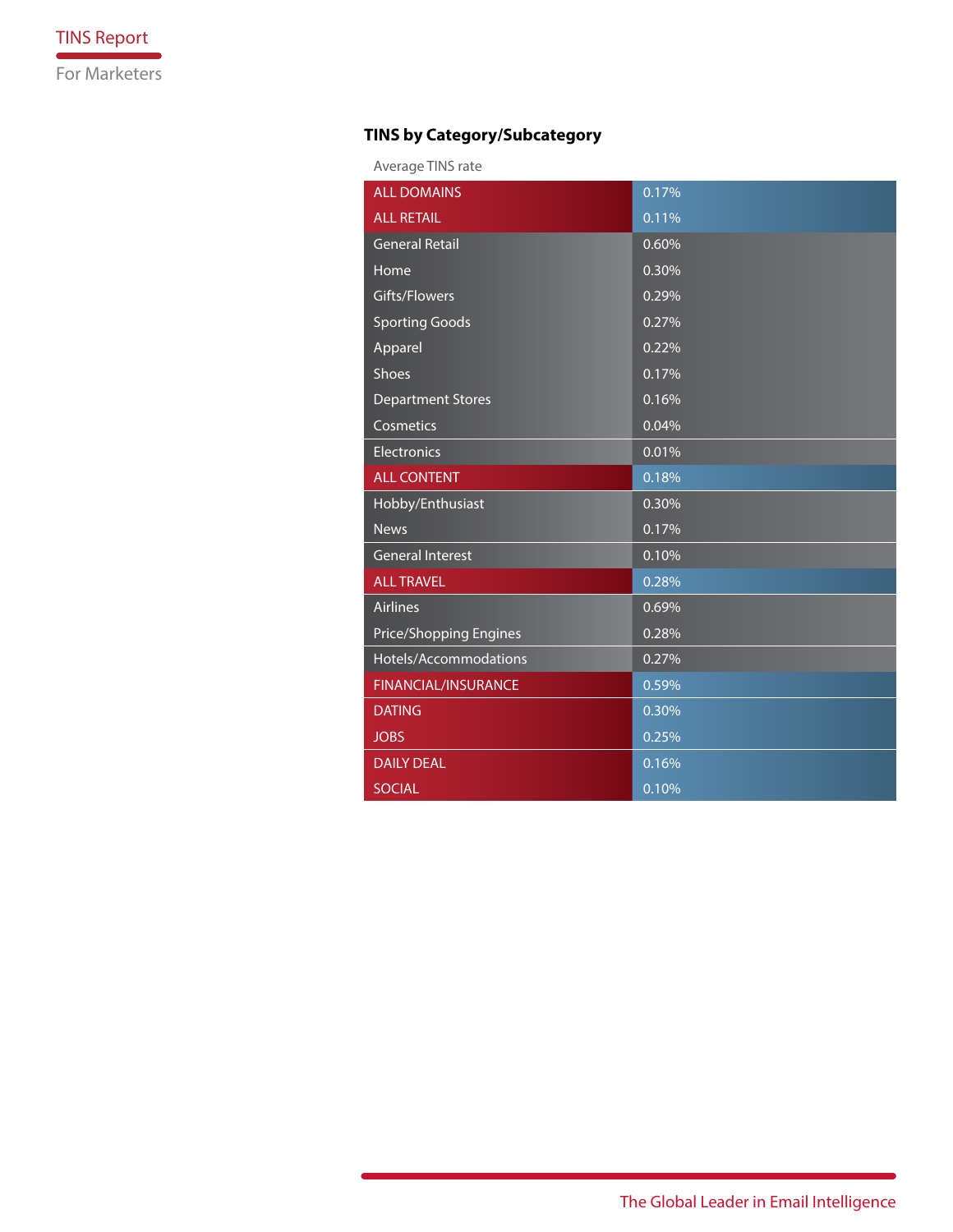## Most-Rescued Brands: Top TINS Performers by Category

These senders' TINS rates were the highest in their categories. When their messages were delivered to the spam folder, each was at least three times more likely than the overall average to be rescued. These brands' deliverability and subscriber engagement were also exceptional during the period studied (Q1-2013).

Content, General Interest: AARP Content, Hobby and Enthusiast: Smithsonian Content, News: The New York Times Dating: Match.com Financial Services/Insurance: Allstate Financial Services: Bank/Card Services: Citibank Job Services: CareerBuilder Retail, Apparel: Kohl's Retail, Arts and Crafts: Etsy Retail, Automotive: J&P Cycles Retail, Books and Music: Barnes & Noble Retail, Childrens: Gerber Retail, Cosmetics: Avon Retail, Department Store: Century 21 Department Stores Retail, Dining: Dairy Queen Retail, Drugstore: Walgreen Retail, Electronics: Apple Retail, Food: Kroger Retail, Garden: Gardens Alive! Retail, General: Target Retail, Gifts/Flowers: Figis Retail, Hardware: The Home Depot Retail, Home: Pier 1 Imports Retail, Jewelry: Blue Nile Retail, Luggage/Accessories: Dooney and Bourke Retail, Office Supply: Avery Dennison Corporation Retail, Pets: 1-800-Pet Meds Retail, Private Sales/Daily Deals: Modnique Retail, Shoes: Zappos.com Retail, Sporting Goods and Apparel: Altrec.com Retail, Toys and Games: LeapFrog Retail, Video: Netflix Retail, Vitamins/Supplements: General Nutrition Corporation Travel, Airline: United Airlines Travel, Car Rental: Alamo Rent A Car Travel, Cruise: Carnival Cruise Lines Travel, Hotel/Accommodations: Hilton Worldwide Travel, Price/Shopping Engine: KAYAK